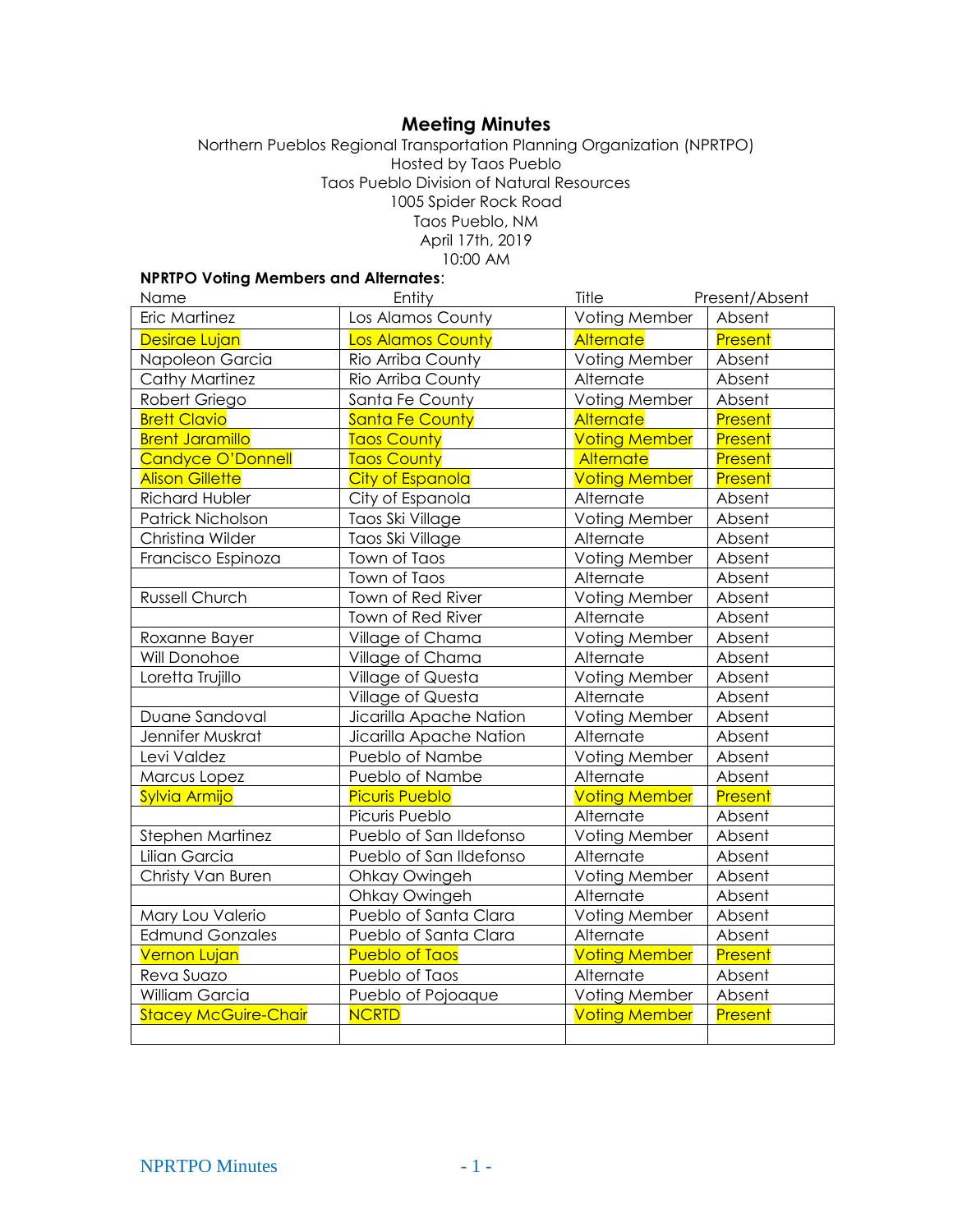### **NCNMEDD/NPRTPO Staff**

| Dennis T. Salazar | NCNMEDD – RTPO Program Manager/Planner   |
|-------------------|------------------------------------------|
| Eric Ghahate      | NCNMEDD – Community Development Director |
|                   |                                          |

#### **NMDOT Staff**

Ron Shutiva NMDOT Tribal Liaison Stephen Lopez NMDOT District-5

## **Guest Members**

Debra Chavez Taos County Ramon F. Pacheco Taos County Carl Colonius Enchanted Circle

Sybil Cota Ohkay Owingeh Pueblo Planning Anthony Martinez Village of Taos Ski Valley John Avila Village of Taos Ski Valley Cevero W. Caramillo *Jicarilla Apache Nation* 

## **I. Call Meeting to Order**

The Meeting was called to order at 10:18 A.M. by NPRTPO Chair Stacy McGuire, NCRTD.

#### **II. Pledge of Allegiance**

#### **III. Welcome and Introductions:**

Individual introductions were conducted by each NPRTPO member and guests. Chair Stacey McGuire also sent out a "Thank You" to Vernon Lujan and Taos Pueblo for hosting this meeting. Mr. Vernon Lujan welcomed everyone to Taos Pueblo.

#### **IV. Approval of the Agenda:**

Chair McGuire, called for a motion to approve the agenda Vernon Lujan, Taos Pueblo, made the motion to approve the agenda; the motion was seconded by Brent Jaramillo, Taos County. The motion passed and all voted in favor.

#### **V. Approval of the Minutes: February 6th, 2019 – Hosted By NCNMEDD**

Chair McGuire called for a motion to approve the minutes as submitted. Vernon Lujan, Taos Pueblo, made the motion to approve the minutes; the motion was seconded by Candyce O'Donnell, Taos Pueblo. The motion passed and all voted in favor.

#### **VI. Public Comments/Board Member Comments**:

Chair McGuire called for any public comment.

John Avila from Village of Taos Ski Valley spoke up about the recent TAP/RTP process. Mr. Avila advised that there needs to be better communication from everyone involved for next time. Several individuals in the room spoke out about the TAP/RTP process. NMDOT/NPRTPO Liaison Ron Shutiva spoke out and advised that it could possibly benefit everyone that when the next process begins a meeting can be called so everyone can attend and hear all of the same information at the same time because when previous meetings have been held for NPRTPO and trainings conducted not everyone attended, therefore missing very pertinent information.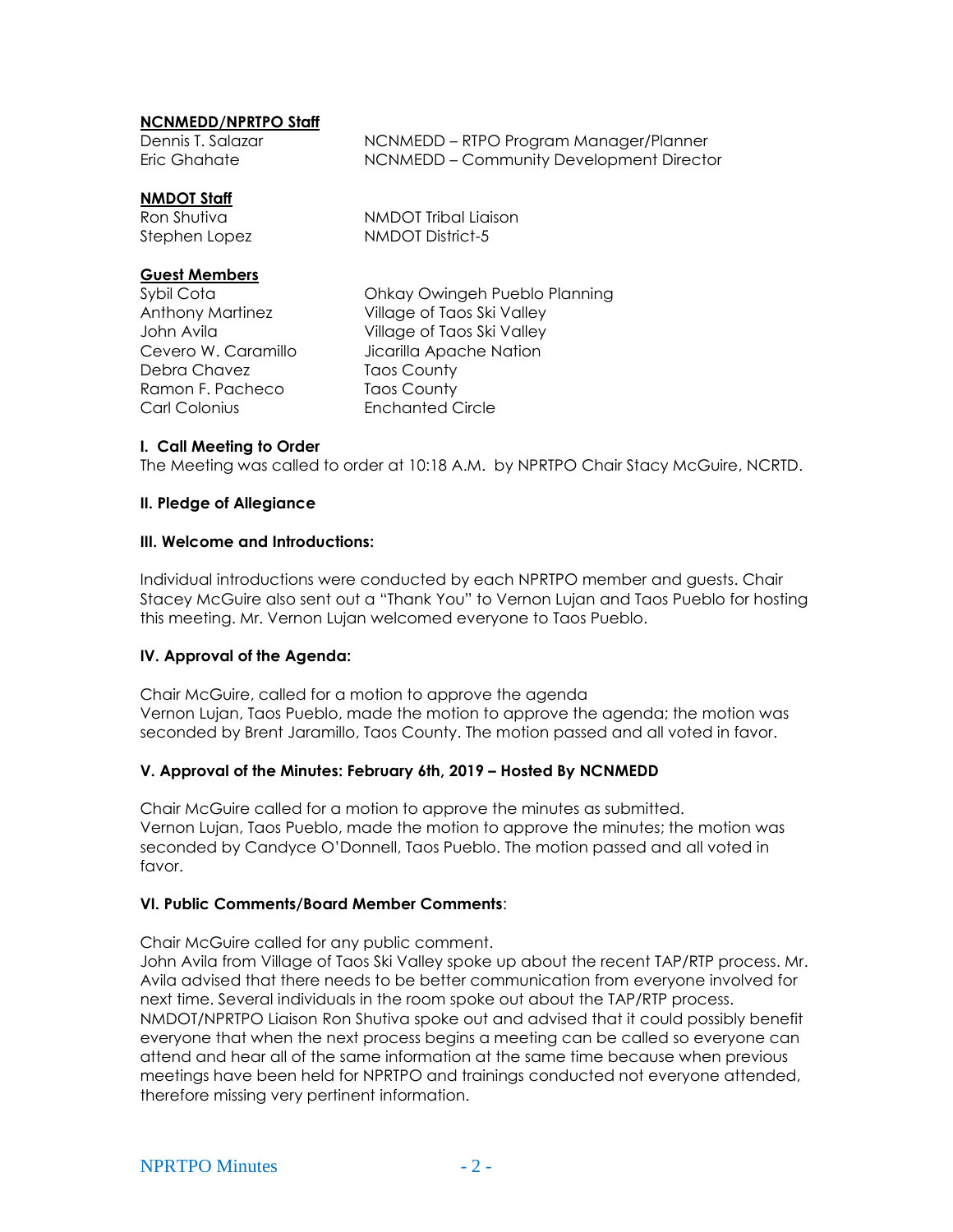## **VII: Presentation, U.S. 2020 Census (Ms. Mercy Alarid, U.S. Census Bureau Partnership Specialist)**

Ms. Mercy Alarid from the U.S. 2020 Census Bureau gave a presentation regarding the upcoming 2020 Census and what each community needs to prepare for. Ms. Alarid advised that she will be sending information and a copy of her slideshow to individuals that request it. Ms. Alarid was available for questions from the board and members in the audience. Ms. Alarid can be reached via e-mail at [mercy.n.alarid@2020census.gov](mailto:mercy.n.alarid@2020census.gov) if anyone needs a copy of her slideshow, has additional questions or if they would like Ms. Alarid or a representative from the U.S. Census Bureau to present in front of their governing body or community members.

#### **VIII. ACTION ITEM: Inclusion of NCRTD funded projects into RTIPR (Stacey McGuire, NCRTD)**

Chair Stacey McGuire, NCRTD presented on her request to add the NCRTD funded projects into the RTIPR, Ms. McGuire gave handout to the board and explained the process. NCNMEDD Community Development Director Eric Ghahate gave an overview of the funded projects that NCRTD received. Ms. McGuire was available to answer questions from the board in reference to her request on behalf of NCRTD.

Candyce O'Donnell, Taos County made the motion to approve the Inclusion of NCRTD funded projects into the RTIPR, the motion was seconded by Vernon Lujan, Taos Pueblo. The motion passed and all voted in favor.

## **IX. ACTION ITEM: NPRTPO Sub-Committee Naming of Members Approval (Technical, Tribal, Transit, Elected Officials) (Presented by NCNMEDD Community Development Director Eric Ghahate and NCNMEDD Community Development Planner/Program Manager Dennis T. Salazar)**

NCNMEDD Community Development Director Eric Ghahate gave a presentation to the members of the board regarding the naming of Subcommittee members after the approval from the NPRTPO Board to create a Technical Subcommittee, Tribal Subcommittee, Transit Subcommittee and Elected Officials Subcommittee.

After discussion from the Board it was determined that there would not be a vote at this time on the subcommittees but the RTPO Planners will send out information and possibly a survey requesting to see which members would like to serve on respective subcommittees. This issue is planned to be brought up at our next meeting to discuss specifics.

## **X. NPRTPO Project Tracking, Monitoring and Reporting**

NPRTPO Chair Stacey McGuire went around the room asking if Board Members if they would like to speak about specific projects in their respective communities. Various updates were given along with some questions from members in the room regarding specific projects.